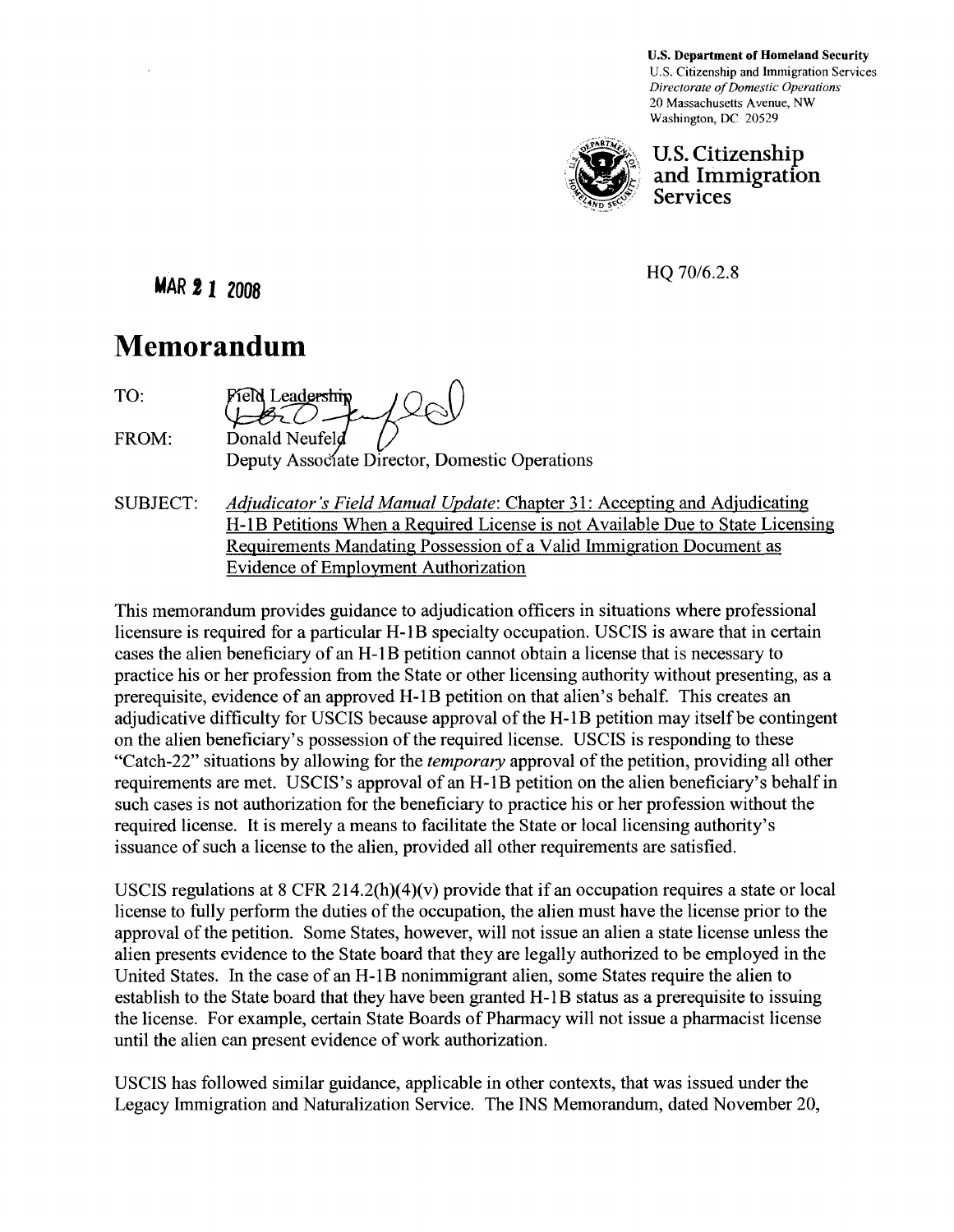Memorandum for Regional Directors, et al.

Subject: *AFM* Update: Chapter 31: Accepting and Adjudicating H-1B Petitions When a Required License is not Available Due to State Licensing Requirements of an Immigration Document (ADXX-XX).

2001, instructed adjudicators to approve H-1B petitions for a **one-year** period for teachers who could not obtain state licensure unless they could obtain social security numbers, which in turn could not be obtained unless they were already authorized to work in the U.S. At the end of the one-year period the petitioner was then required to file another petition with a request for extension, and also present evidence at such time that the license had in fact been obtained.

This AFM update instructs adjudicators to approve an H-IB petition for a one-year validity period if a State or local license to engage in the profession is required and the appropriate licensing authority will not grant such license to an alien absent evidence that the alien has been granted H-IB status. As a condition to approving such a petition, the alien must demonstrate that he or she has filed an application for such license in accordance with State or local rules and procedures. Further, prior to approving an H-IB petition under such circumstances, adjudicators should verify that that the alien beneficiary is fully qualified to receive the State or local license, meaning that all educational, training, experience, and other substantive requirements must be met at the time of filing the petition (where appropriate, the adjudicator may issue a request for evidence). It should be noted that the approval of any such H-1B petition shall not constitute approval by USCIS for the alien beneficiary to engage in any activity requiring possession of such State or local license. Any petition that requests an extension of stay on behalf an alien who has been granted H-1B status under this provisional measure must show that the alien has obtained the requisite license. If the alien has not obtained the requisite license at the time the petition and extension are filed, such petition will be denied.

Questions regarding this guidance should be directed through appropriate channels to the Office of Service Center Operations.

1. Section 31.3( d) in Chapter 31 of the *Adjudicator's Field Manual* is amended to include the following new paragraphs at AFM 31.3(d)(3) to read as follows:

## **31.3 H-1B Classification and Documentary Requirements**

\* \* \* \* \*

- (d) Documentation.
- \* \* \* \* \*

(3) Adjudicators may face situations where State or Local licensure is required to engage in a particular H-1B specialty occupation but the alien beneficiary of an H-1B petition cannot obtain that license without presenting, as a prerequisite, evidence of an approved H-1B petition on that alien's behalf. A similar "catch 22" scenario exists where a State requires an applicant for a license to present a social security number that is valid for employment but the alien cannot obtain a social security number until he or she has been granted H-1B status.